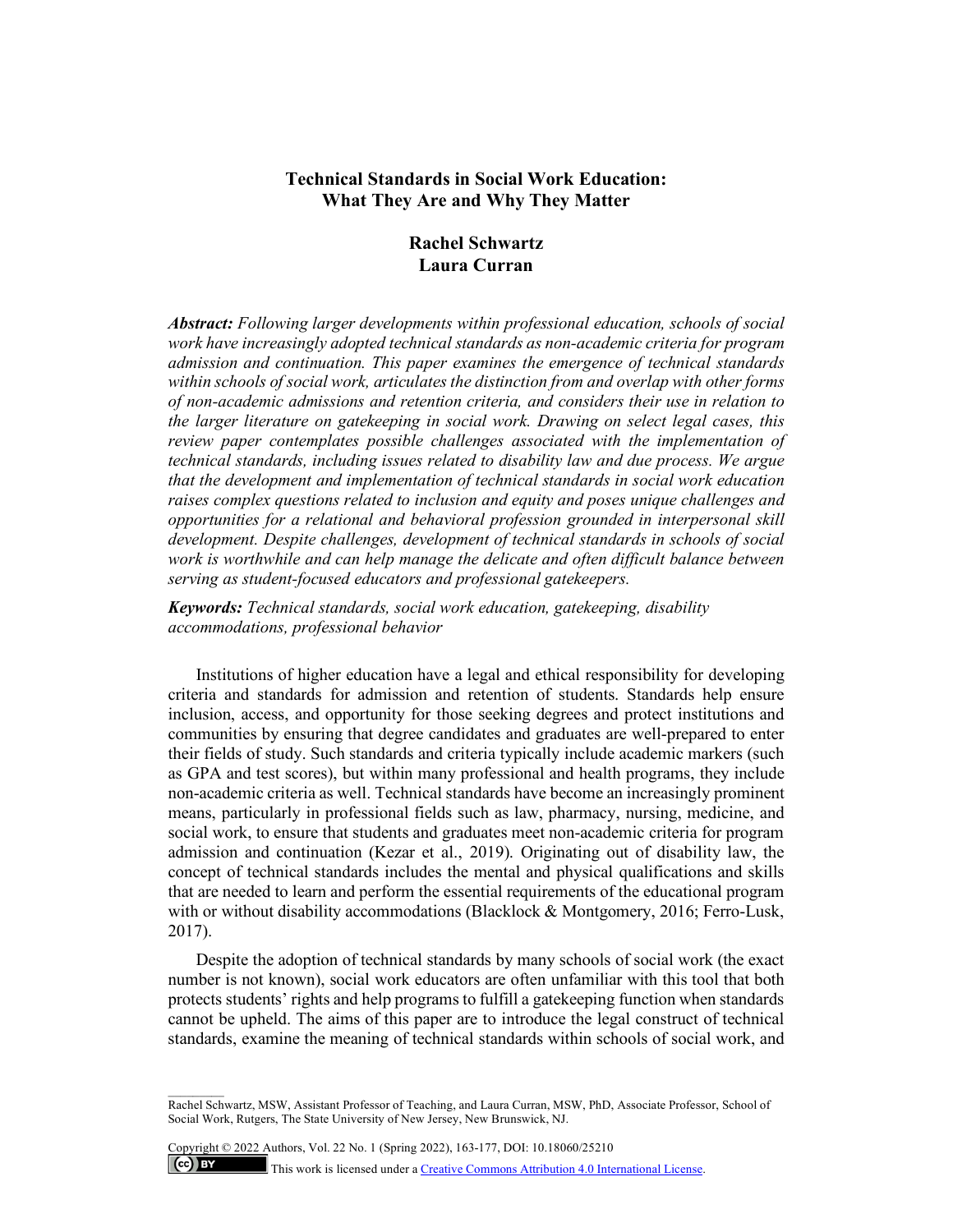explore the possible challenges associated with their development and implementation in the context of social work education. The first section will define technical standards, discuss their origins within disability law, and describe their emergence within professional schools across varying disciplines. We also examine the differences and intersections between technical standards and other common non-academic standards related to professional behavior or conduct which are often simultaneously evoked during gatekeeping processes. After reviewing this larger context, we will explore the adoption of technical standards specifically within social work education, including a more comprehensive look at gatekeeping concerns and their relation to technical standards. Select relevant legal cases are reviewed, identifying issues for schools of social work to consider in implementing technical standards. Finally, the discussion synthesizes salient areas for consideration in the development of technical standards. We argue that the development and implementation of technical standards in social work education pose unique challenges and opportunities for a relational profession grounded in interpersonal skill development and associated behaviors. In sum, this paper explores important ideas around the need for technical standards in social work education, and the complex questions related to gatekeeping, inclusion, and equity that schools of social work should deliberate as they become more engaged with employing technical standards as part of their professional programs.

#### **Defining Technical Standards**

Per federal guidance, technical standards in education refer to non-academic criteria, meaning mental and physical qualifications and skills, that are considered "essential" for a student to be admitted to and participate in the program (Blacklock & Montgomery, 2016; Kezar et al., 2019; Shannon, 1998; Rehabilitation Act, Section 504, 1973). Technical standards include the attitudes, experiences, and physical requirements needed to learn and perform the essential requirements of the educational program and are typically separated into five key areas: "Perception/Observation; Motor/Tactile; Cognition; Communication; and Professionalism" (Blacklock & Montgomery, 2016, p. 7). For programs with clinical components (i.e., counseling/social work, nursing, medicine), these standards may need to be met at multiple points – at the time of admission to the program, when clinical experiences begin, and throughout program participation (Babbitt & Lee, 2016).

The concept of technical standards originated within Section 504 of the Rehabilitation Act of 1973 which prohibits discrimination on the basis of disability, including in educational settings. The federal regulations implementing Section 504 define(s) a qualified individual *[for an academic program]* as one "who meets the academic and technical standards requisite to admission or participation in the [school's] education program or activity"  $(34 \text{ C.F.R. } 8 \text{ 104.3(l)}(3)$  as cited in Ferro-Lusk, 2017, p. 7). Collectively, protections under both the Rehabilitation Act, Section 504 (1973) and the later Americans with Disabilities Act of 1990 (ADA) ensure that individuals with disabilities have access to education as well as "reasonable" accommodations that do not impose undue hardship to the educational institution providing the accommodation (ADA, 1990). Contemporary disability law thus mandates that "reasonable accommodations"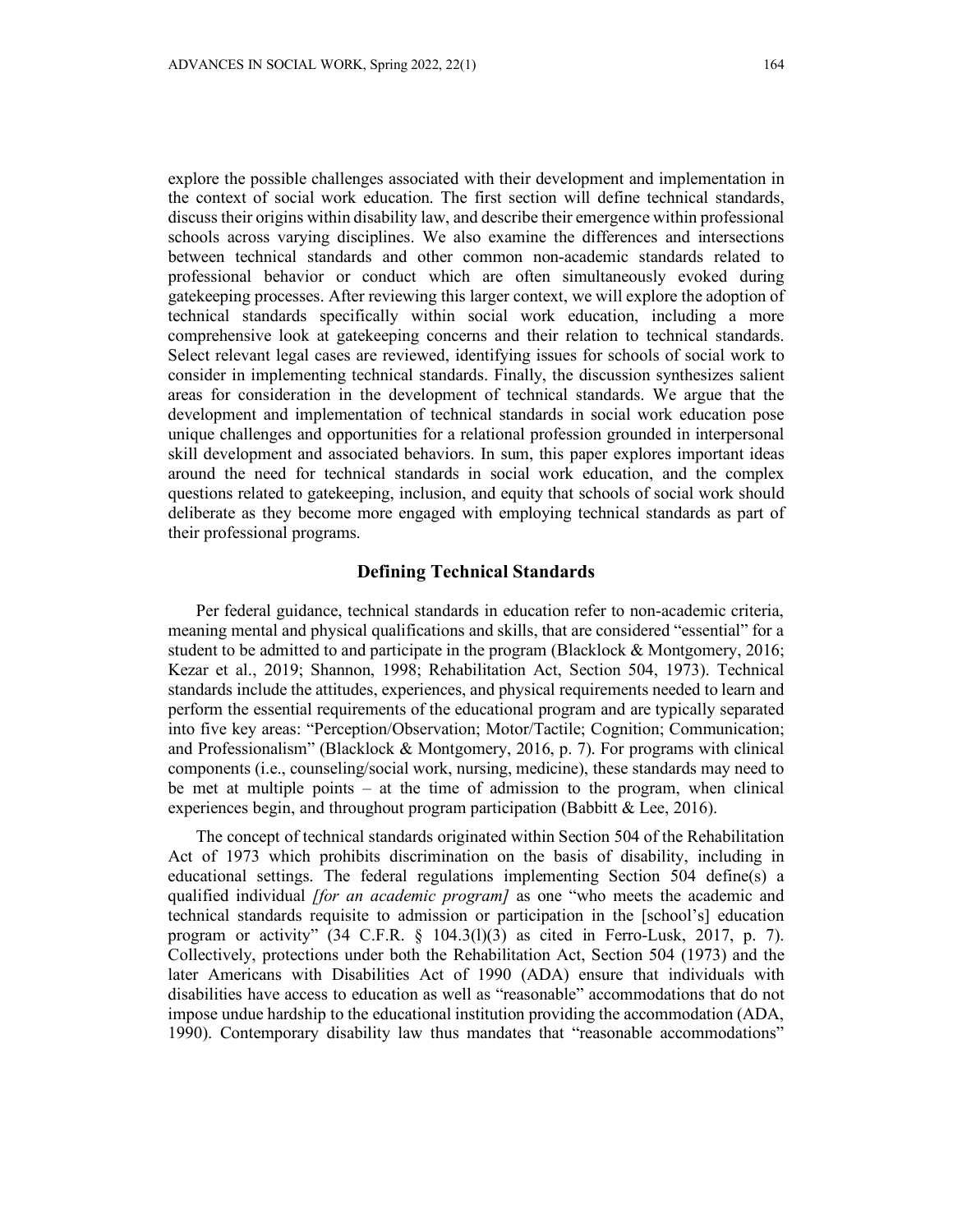must be extended to applicants and degree candidates when assessing their ability to meet technical standards.

Following federal guidance, accrediting bodies, whose mission is to ensure that programs are adhering to a set of standards in terms of curriculum and delivery of education, have increasingly encouraged programs to adopt technical standards. In 1979, the Association of American Medical College developed guidelines for technical standards for medical schools (Kezar et al., 2019). Since then, technical standards have become more prominent in professional educational programs to ensure that candidates are capable of educational and professional success; disability accommodations are met; individuals with disabilities who can meet these standards with accommodations are not excluded; and schools protect themselves from discrimination claims when an individual with a disability is denied admission or an accommodation or separated from a program (Shannon, 1998). In 1997, the National Council of State Boards of Nursing published a study entitled "Functional Abilities Essential for Nursing Practice," encouraging the adoption of technical standards. The Accreditation Council for Pharmacy Education (ACPE, 2015) followed and required the development and use of technical standards for pharmacy school admissions in 2016.

## **What Technical Standards Are Not**

As discussed earlier, technical standards are distinct from academic standards which usually include typical markers of academic achievement required for admission such as GPA and standardized test scores as well as standards which need to be maintained to continue in and graduate from the program (Shannon, 1998). Understanding technical standards further necessitates differentiating them from related sets of non-academic requirements and/standards, which are often confused. Distinct from technical standards, meaning the apriori mental and physical qualifications and skills considered "essential" for a *student to be admitted to and participate in the program*, are the "essential requirements" of a program. Often inappropriately used interchangeably, essential requirements refer to the skills and knowledge *obtained as a result of participation* in the program, which all students must demonstrate in order to graduate from a program and cannot be "fundamentally altered," with or without reasonable accommodation (ADA, 1990; Blacklock & Montgomery, 2016).

Educational competencies can be confused with technical standards given that they have may have a skills or behavioral component. Increasingly prevalent in professional education programs such as social work, such competencies denote dynamic and synthesized learning outcomes comprised of multiple dimensions (in the case of social work, knowledge, values, skills and cognitive and behavioral processes and achieved thorough program participation) (CSWE, 2015). Finally, technical standards are sometimes confused with but distinct from essential functions. Defined through disability law (including the Rehabilitation Act of 1973 Section 504), essential functions are employment duties that employees must be able to perform, with or without accommodations (Matt et al., 2015; Rehabilitation Act of 1973).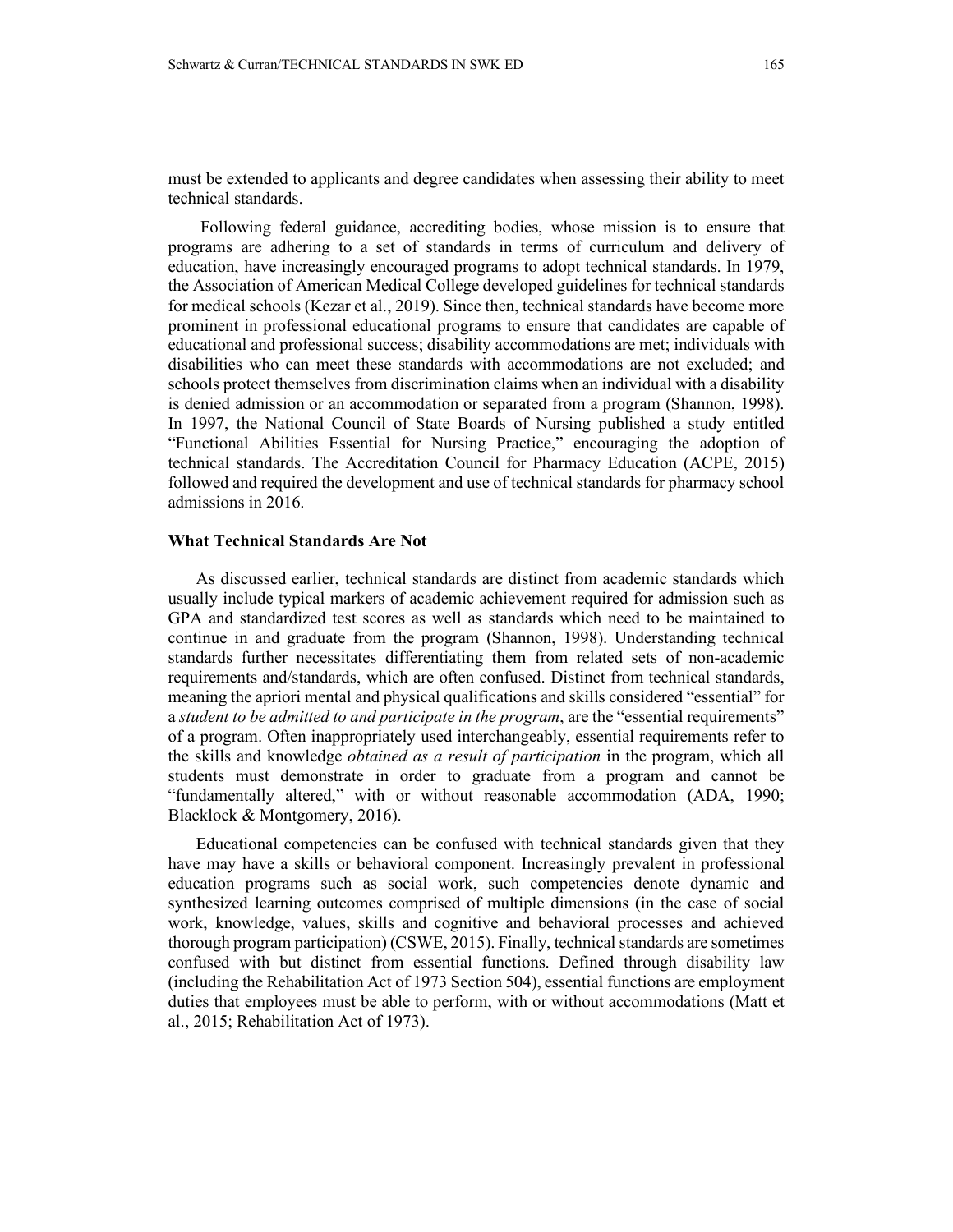Technical standards, insofar as they address behaviors and attitudes, can also be confused with and intersect with student codes of conduct and professional codes of ethics. Student codes articulate both student rights and responsibilities in relation to expected behaviors, while professional codes of ethics typically speak to both values and professional behaviors. Professional schools typically expect adherence to professional codes at a level appropriate to a student (Babbitt & Lee, 2016).

While technical standards are legally and administratively distinct from the related standards noted above, it is not uncommon to find conflation or concurrent presentation of these various standards and codes within a technical standards document (Zerden et al., 2019). While this overlap is not inherently problematic, professional conduct and behavior concerns often arise in situations related to student dismissal, and schools need to ensure they are carefully articulating each set of standards and associated policies and procedures, including their distinction and potential overlaps, in order to effectively craft and communicate the necessary requirements for program participation. As we further discuss, this clear articulation protects both students' rights and allows programs to fulfill a gatekeeping function when standards cannot be upheld.

#### **Social Work and Technical Standards**

In its 2015 Educational Policy and Accreditation Standards (EPAS), the Council on Social Work Education (CSWE) specifies that programs are responsible for evaluating "academic and professional performance" and providing policies for advisement, retention, and termination within these areas (CSWE, 2015). While social work's accrediting body does not specifically use the term "technical standards," CSWE nonetheless requires schools of social work to articulate what they require of students at admission and for continuance and completion of the program from a professional or "non-academic" standpoint. Despite the growing use of technical standards and the mandate to articulate non-academic criteria in the EPAS, there is a dearth of publications addressing technical standards in the social work literature.

In one of three extant discussions of technical standards found in the social work literature, Zerden et al. (2019) reviewed technical standards or related criteria for admissions and continuance at 14 U.S. schools of social work. Their analysis identified a number of themes typically included in such standards, such as: "communication; physical and cognitive ability; emotional stability, management and regulation; self-awareness and reflective listening; respect for diversity and commitment to social justice; ethical conduct; interpersonal skills; and academic and professional standards" (Zerden et al., 2019, p. 537). The prominence of communication skills, emotion management, and a commitment to social justice is predictable forsocial work educators but notable in comparison to technical standards in other professions, which may focus more on physical abilities (i.e., nursing and medicine that require a variety of motor skills and physical abilities). As Zerden et al. (2019) acknowledge: "many of the tasks or skills needed for professional social work practice such as building empathic relationships and emotional regulation are difficult to articulate and objectively evaluate in the same ways a predetermined task or skill (e.g., lifting 20 pounds or using a device to detect a heartbeat)" (p. 535) that are more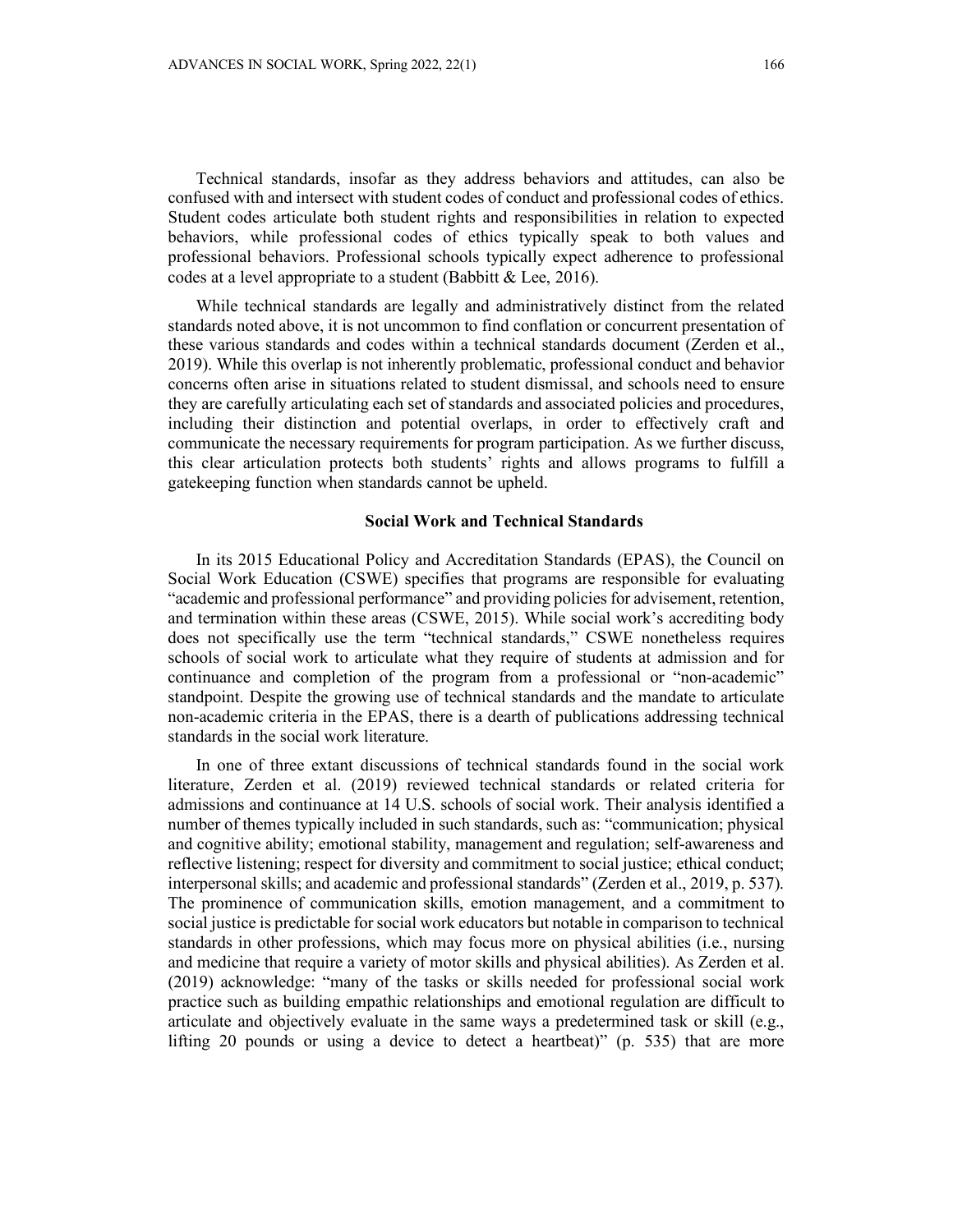commonplace in health professions. The sometimes imprecise nature of these attributes and skills poses a unique set of challenges for social work.

While the literature specific to technical standards in social work is extremely limited, many social work scholars have addressed the related concept of "gatekeeping" within social work programs – from the point of admissions through course work, field work, and graduation with a focus on professional behaviors (Elpers & FitzGerald, 2013; Hylton et al., 2017; Sowbel & Miller, 2015). A significant strand of this literature — although failing to address technical standards — nonetheless emphasizes the behavioral aspects of nonacademic criteria, such as communication skills, maturity, self-awareness, boundary setting, problem-solving skills, and emotional health/regulation (Bogo et al., 2006; Dillon, 2007; Holmstrom, 2014; Hylton et al., 2017; Ryan et al., 2006; Sowbel & Miller, 2015). Some attempts have been made to operationalize the aforementioned gatekeeping criteria (see, for example, Hylton et al.'s [2017] consideration of the core competencies as behaviorally-specific gatekeeping criteria as well as Tam and Coleman's [2009] Professional Suitability Scale). Yet this literature largely suffers from the same challenges as technical standards discussions: gatekeeping criteria are difficult to define and assess.

Many of the behavioral criteria used in social work, such as emotional regulation, implicitly speak to issues of behavioral health. The use of emotional well-being as a potential gatekeeping and technical standards criterion, which some recommend (Huff & Hodges, 2010), is potentially problematic from both a legal and ethical perspective if it results in bias and discrimination. The ADA (1990) as well as the National Association of Social Work's (NASW, 2017) Code of Ethics promote inclusion and protect individuals with psychiatric disabilities and behavioral health conditions against discrimination (Holley et al., 2020). The extant social work literature addresses the possible overrepresentation of students with behavioral health conditions in social work (Regher et al., 2001; Thomas, 2016). The existing literature also explores the potential ethical and educational challenges social work educators face in supporting these students (Collins, 2004; Dykes, 2011; GlennMaye & Bolin, 2007; Mazza, 2015) when and if their behavioral health concerns interfere with successful program participation or when an "impairment that is due to personal problems, psychosocial distress, substance abuse, or mental health difficulties…interferes with practice effectiveness" (NASW, Code of Ethics, Section 2.08, 2017, para. 1). These concerns may arise in any professional program, but they constitute a particularly salient tension in social work given the centrality of relational skills to competent practice. Moreover, the emphasis on a vague "professionalism" or "professional demeanor" or suitability in gatekeeping and technical standards criteria further complicates objective assessment, as this term is subject to significant variance, including cultural and racial norms and biases, in interpretation (Davis, 2016; Hylton et al., 2017; Marom, 2019)*.* Collectively, these complexities reinforce the import of articulating clearly defined behavioral standards to protect students from nebulous or discriminatory claims while assisting educators in upholding gatekeeping standards to ensure competent professional practice. The legal cases discussed below further elucidate these dynamics, including the responsibilities of professional schools and the role of technical standards and related behavioral standards in navigating these complex issues.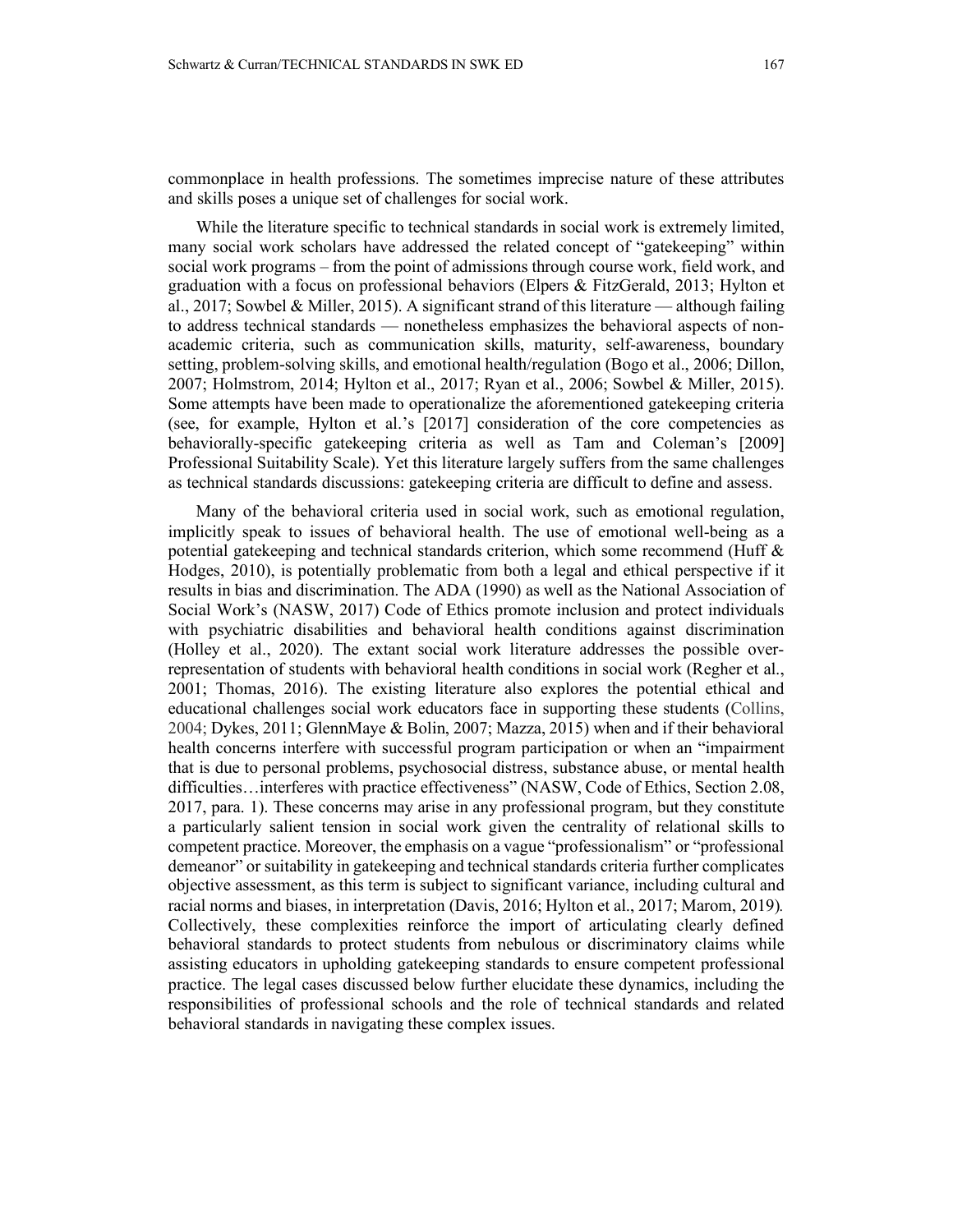### **Legal Background**

Technical standards are a legal construct, originating out of and codified within federal law. Both challenges to their definition and questions of their application occur within the courts. While we do not present an exhaustive review of legal challenges to technical and related behavioral standards, we have selected oft-cited and/or precedent- setting cases or those particularly relevant to social work programs. An exhaustive count of cases related to technical standards within social work or other disciplines is not known as many cases may be dismissed or turned back to the school for administrative decision- making at various points within the judicial process.

One of the first cases to set a precedent for the use of technical standards in health professional programs was *Southeastern Community College v. Davis* (1979). The first judicial interpretation of Section 504, this case considered the imposition of "reasonable physical qualifications" and in what instances a university can impose such requirements. Davis, who was an applicant with a hearing impairment, sought admissions to a nursing program, but due to the nature and fast pace of the clinical program, her participation was deemed to be a safety risk to her patients even with potential accommodations (*Southeastern Community College v. Davis,* 1979). In this landmark case that helped define the meaning of reasonable accommodations under Section 504 of the Rehabilitation Act of 1973 (Babbitt & Lee, 2016), the Court upheld the nursing school's denial of admissions and thus set a precedent for the use of technical standards. It set the stage for later cases to address the behavioral aspects of technical standards or related behavioral and professional codes that social work programs grapple with.

*Halpern v. Wake Forest University Health Sciences* (2012) demonstrated the salience of well-defined non-academic criteria and a well-articulated standard "professionalism" in particular. In this case, a student in Wake Forest's medical school brought claims against the school after he was dismissed, arguing his dismissal violated the ADA and the Rehabilitation Act. The student, Halpern, acted in a very abusive manner – behaviors that violated a "fundamental educational goal" of the medical school's curriculum and were outlined for students in the Medical School's Student Bulletin. Prior to his clinical rotations, Halpern exhibited unprofessional conduct with faculty and staff and had attendance issues – which he attributed to side effects of the medication he was on at the time. After starting his clinical rotations, Halpern continued to exhibit problems (i.e., rejected feedback, lacked interpersonal skills, and was frequently absent), though he did pass several rotations, but still found himself before the school's Student Progress and Promotions Committee which dismissed him. The United States District Court for the middle district of North Carolina granted summary judgement in favor of the University. The student appealed the ruling and the Fourth Circuit Court of Appeals rejected Halpern's argument and held that the student's unprofessional behavior deemed him as "not otherwise qualified" to participate in the program, and his requested accommodations were unreasonable (*Halpern v. Wake Forest University Health Sciences*, 2012). In its consideration of how to uphold professional behavior standards, the court noted that it would defer to the university in this case and found that the school clearly outlined "professionalism" as an essential requirement of the program – one that Halpern could not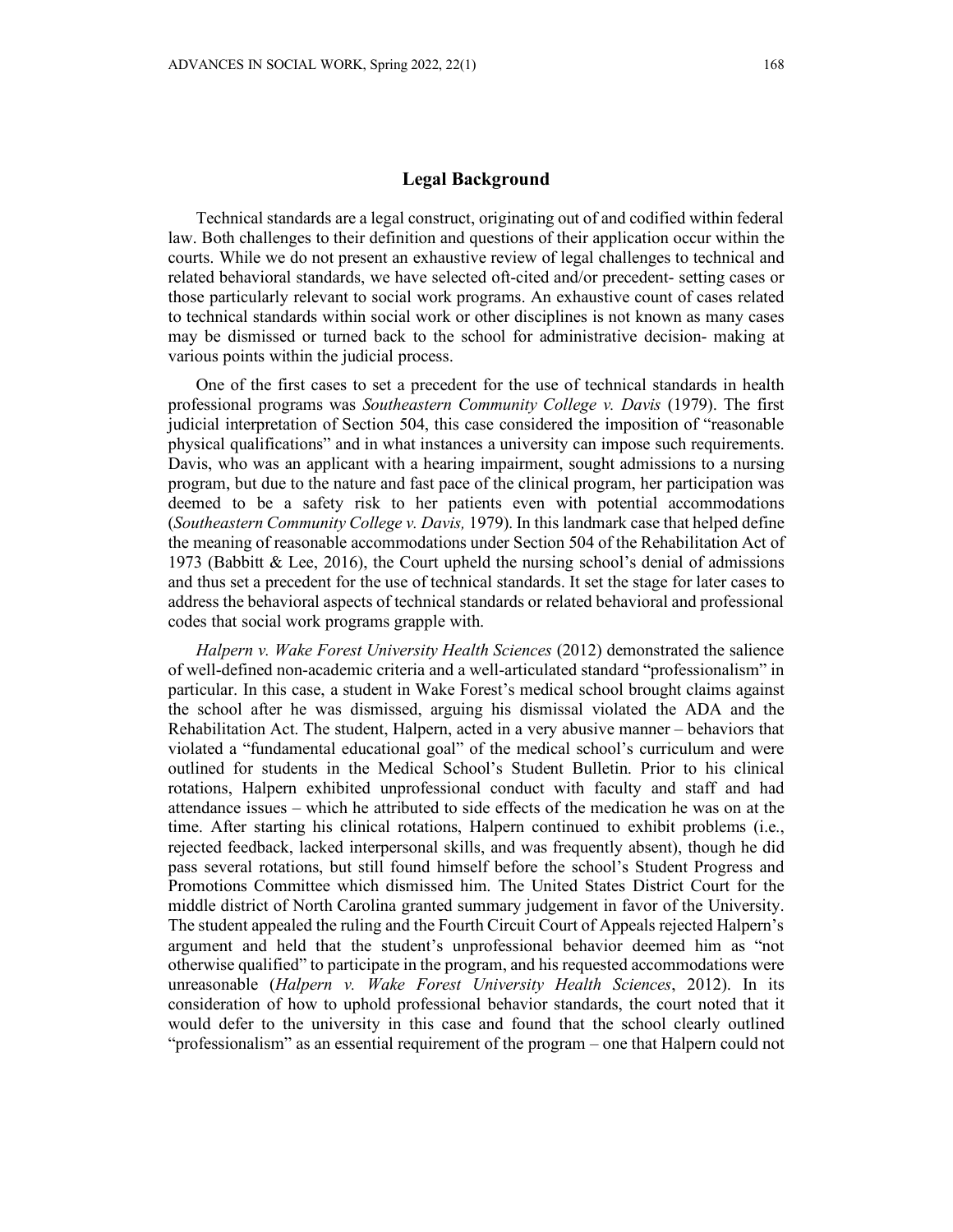## meet, regardless of accommodations (*Halpern v. Wake Forest University Health Sciences*, 2012).

*Lee v. Seton Hill University* (2017) similarly supports the import of transparent and well-disseminated non-academic standards and procedural fidelity. Here, the plaintiff, Lee, filed breach of contract due to his dismissal from Seton Hill's Physician Assistant program. The federal district court for Western Philadelphia dismissed Lee's claims, as he was unable to show clearly what terms of the contract were breached. Seton Hill, a private university in Pennsylvania, provides students with a "Technical Standards Form" upon admission to the physician's assistant program. This form outlines the factors in which admissions and retention decisions are made, and outlines both academic achievement and non-academic factors as playing a role in students' retention in the program. The technical standards for this program articulate the differences between academic standards (i.e., grade point average) and technical standards, specifically bringing in professional qualities required for the field. The standards policy also notes that students may be dismissed from the program for failing to maintain "technical standards" or for violating the profession's ethical standards and provides opportunity for appeal and challenge to disciplinary action such as suspension or dismissal. While Lee met academic standards in terms of his GPA, faculty raised concerns around a number of inappropriate professional behaviors, including absenteeism and lack of participation. Lee was placed on academic probation, but he did not improve his behavior and the university provided notice of his dismissal. Lee claimed he was not given appropriate notice to remediate his behaviors. However, letters provided to him by faculty and administration (between May 2015 – May 2016) refute this, along with the Technical Standards Form that he signed upon admission. In a letter from the Dean and Provost in May 2015, Lee was informed of faculty concerns related to inappropriate professional behavior that included falling asleep in class, being absent/missing class, missing an exam, failure to participate in labs, and not following up with faculty and advisors. The student was then placed on academic probation and clinical rotations were delayed until a future semester. A few months after he was removed from probation, concerns were expressed about "several inappropriate/adverse events," and it was recommended that Lee be dismissed from the program (*Lee v. Seton Hill University*, 2017). This case illustrates the need for well-articulated non-academic standards and effective dissemination and written documentation around remediation efforts.

In another case that elucidates the importance of compliance with due process procedures, in *Warters v. Laura et al.* (2013), the plaintiff, Jessica Warters, claimed that she was deprived "due process of law" after she was dismissed from a Master's of Social Work program for failing the Field Instruction course. Just prior to starting her field instruction course, Warters was involved in a car accident in which she sustained serious neck, back, and eye injuries (*Warters v. Laura et al.*, 2013). After receiving a mid-term evaluation from her field instructor that indicated she was doing "satisfactory" in her field work, Warters began having difficulty meeting field hour requirements and she received notice from her field instructor and faculty field liaison (who was also the Director of Field Education) that her performance fell below satisfactory. The school suggested that she take a medical leave of absence, which Warters declined. At the next evaluation period she received a score of "Needs Improvement." A few months later the field instructor informed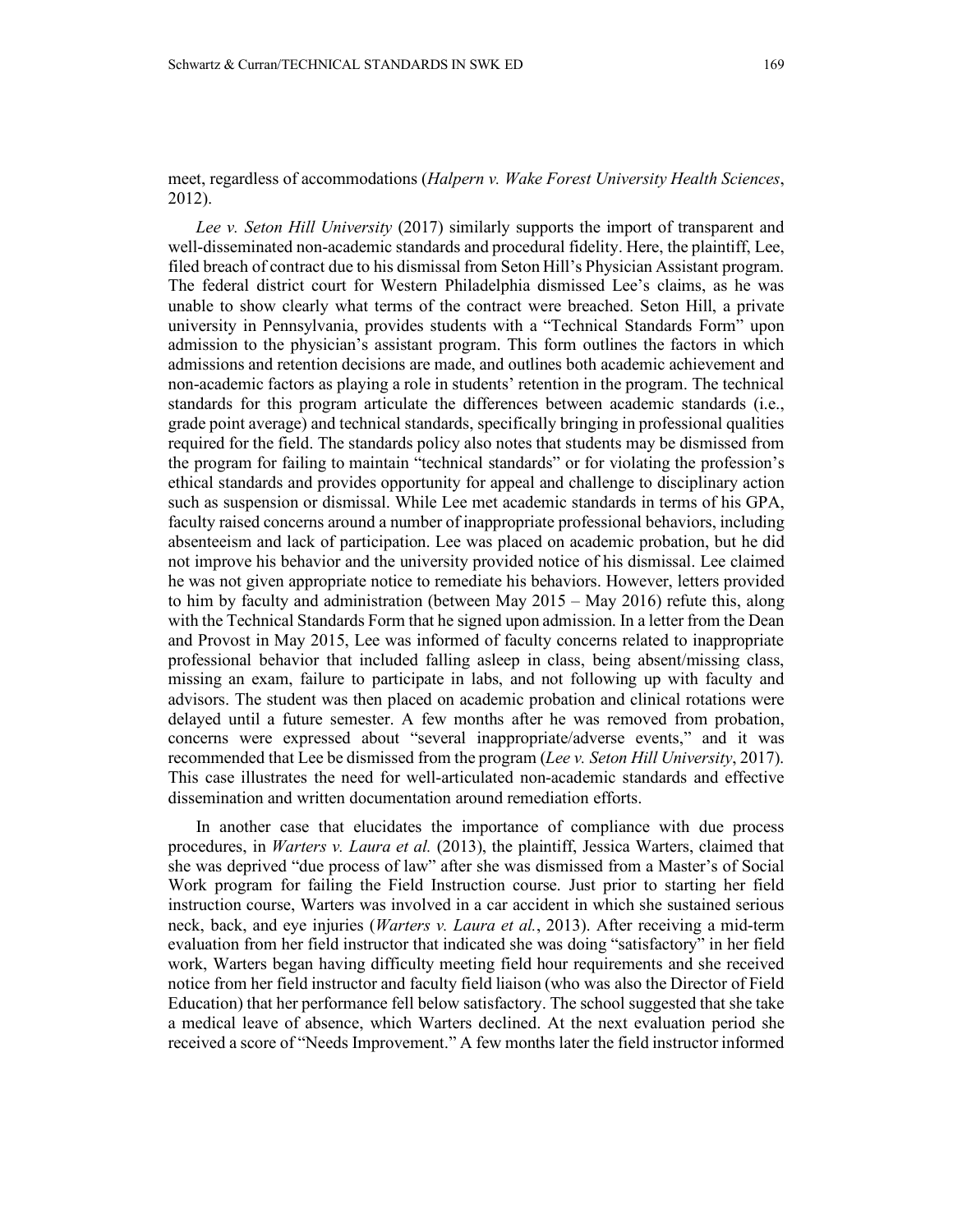Warters to not return to her field placement and that she would receive a failing grade. The Director of Field Education then informed Warters that she was terminated from the MSW program. Warters then filed three unsuccessful appeals to the Director of Field Education, an Ad Hoc Hearing Committee, and to the College Grievance Committee, to overturn her grade/dismissal. After these appeals, an Associate Dean of the Graduate School decided (against the recommendation of these committees) that Warters' grade should be changed to an Incomplete and she should be given an opportunity complete the course requirements, resulting in a change of her grade to an Incomplete. The school determined it did not appropriately follow its own disciplinary procedures and provide due process to the student, hence the grade change. In providing a "second chance" for Warters, an Advancement Committee convened and determined that she would be provided with another opportunity to complete her internship, but that her continuation in the program also relied on her maintaining better communication with the school. As the school set up a new opportunity for her, Warters failed to meet the requirements, as she did not communicate properly with the school, arrived late for her interview, and did not attend required orientation sessions. As a result of her actions, the university decided that Warters should in fact be given a failing grade for the course she had previously grieved (and given an Incomplete in), and was dismissed from the program. The school ultimately allowed Warters to apply for a retroactive medical withdrawal, which would allow her to reapply to this or other programs. In reviewing her claims, the U.S District Court for the Northern District of New York found that Warters *continually* did not meet the academic performance and professional expectations of the MSW program and that the decision made to dismiss her was sound (*Warters v. Laura et al.*, 2013).

Professional and technical standards are further complicated when students present with behavioral health issues that are potentially addressed through disability law, creating tensions between program standards and disability claims. In *Neal v. University of North Carolina and East Carolina University* (2018), the student's behaviors led to her dismissal from her professional program. Here, the plaintiff (Olivia Neal), a young woman with Bipolar Disorder, claimed that her dismissal from an MSW program violated the ADA and the Rehabilitation Act, as well as a breach of contract claim under state law. Neal further argued that her dismissal resulted in economic damages due to her inability to find employment, as well as non-economic damages related to the emotional distress and embarrassment she suffered as a result of her dismissal from the MSW program. Importantly, and unique to most of these cases, is that the court did find viability in some of the plaintiff's claims.

In this case, faculty and a field instructor raised concerns about Neal's behaviors and mental health, including her ability to complete the program successfully, as they witnessed manic episodes. During an interaction with a professor, it was noted that Neal "experienced a degree of mania, and her communications were dissociative and garrulous" (*Neal v. University of North Carolina and East Carolina University*, 2018). The defendants did not claim that her psychiatric disability played a role in her dismissal, but rather, her unprofessional conduct. However, the federal court for the Eastern District of North Carolina ruled in favor of the plaintiff and found that the school considered the plaintiff's mental health status as a "motivating factor" in the decision to dismiss her from the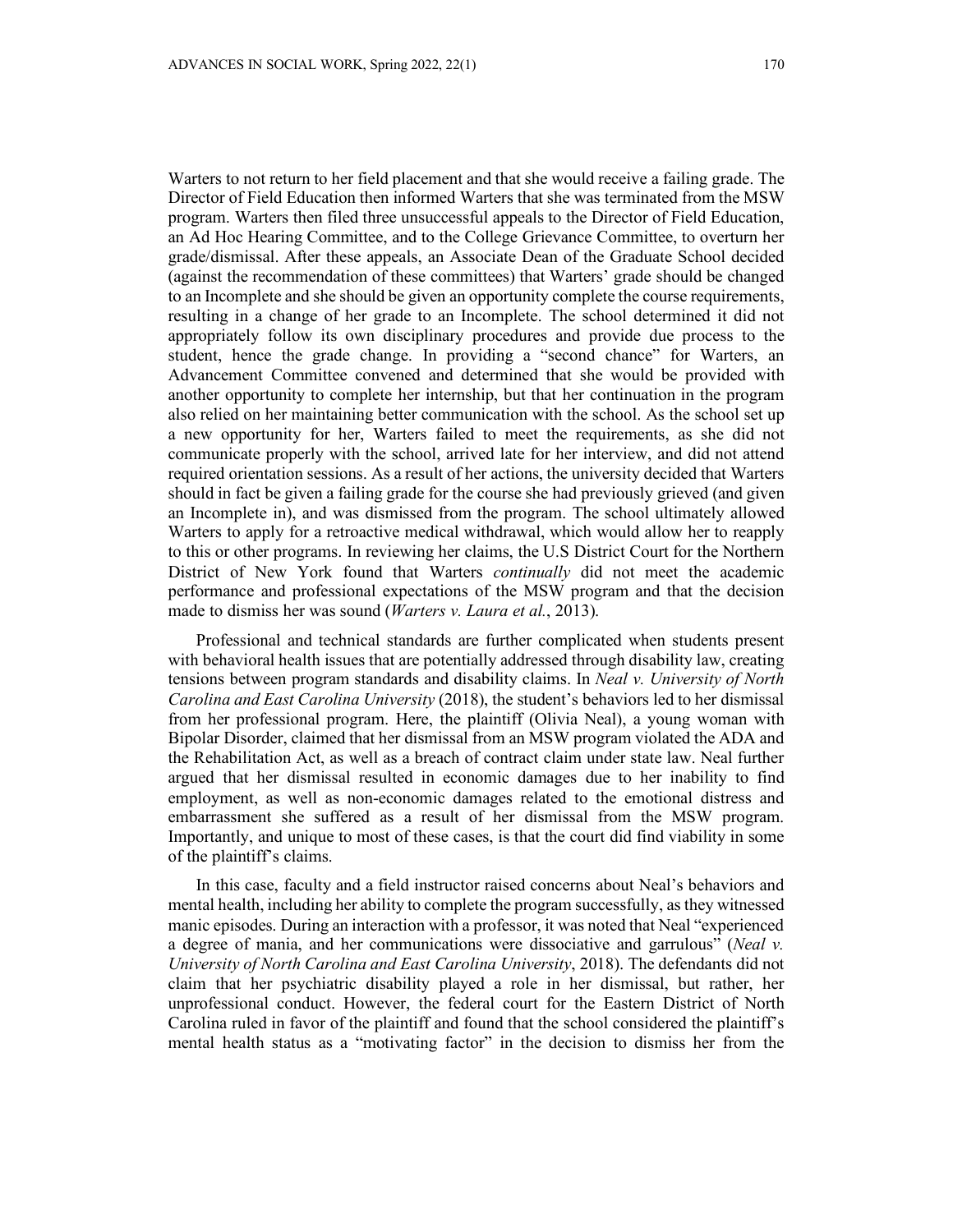program. The defendants claimed that they dismissed Neal because of her unprofessional conduct, not her disability. Faculty correspondence in this case revealed that Neal's mental health concerns were one of the reasons for her dismissal, and that faculty who shared similar concerns about students without documented mental health issues would not necessarily dismiss those students (for the same behavioral reasons). The court ruled for the plaintiff and determined that based on feedback Neal received from both her field placement and others within the school of social work, that she could meet the school's expectations for professionalism.

The court also agreed with Neal's claim that her rights under ADA may have been violated and did not dismiss these claims, as the plaintiff was able to return to both her field placement and courses without relapse or any other incidents after being diagnosed with and receiving treatment for Bipolar Disorder. Finally, the court also permitted Neal's breach of contract claim, but specifically focused on the processes that should have been followed (and were not) by the Academic and Retention committee (*Neal v. University of North Carolina and East Carolina University*, 2018). This demonstrates that schools must ensure that standards have clear associated policies and procedures outlined and implemented with fidelity, including due process for students.

#### **Discussion**

Collectively, the above cases as well as extant discussions of technical standards demonstrate the need for: 1) appropriate and legally sound and behaviorally focused standards; 2) effective dissemination of and fidelity to clearly articulated procedures around admittance and dismissal, which include the procedural due process rights of appropriate notice, the opportunity to be heard, and decision-making by a neutral body (Wayne, 2004); and 3) the provision of reasonable accommodations when appropriate.

In their review of challenges and strategies for accommodating students in professional clinical programs, Babbitt and Lee (2016) argue that programs should include behavioral components in their academic and technical standards. This involves both training students in the professional and ethical behaviors required for certain professions, as well as assessing that such behavioral standards are met (Babbitt & Lee, 2016). As described in the *Neal* case, the school focused on the student's mental health and psychiatric disability, rather than on problematic behaviors, leading to upheld discrimination claims. Hylton et al. (2017) emphasize that the focus of a remediation plan/process for students must be on the identified performance or behavioral issue – not necessarily the "cause" or reason for the behavior (i.e., not an underlying mental health condition). As previously discussed, technical standards in social work typically encompass behaviors, such as emotional management, or professional communication, or commitment to social justice that are difficult to operationalize; yet in order to protect due process and guard against bias due to mental health (Holley et al., 2020) and other forms of bias and predictive thinking, operationalization of concrete and specific behaviors is key. These are essential to upholding professional ethics, including the profession's commitment to social justice.

Ensuring procedural fidelity which helps ensure due process (i.e., notice, the right to be heard, and decision-making by a neutral party) for students is critical for the successful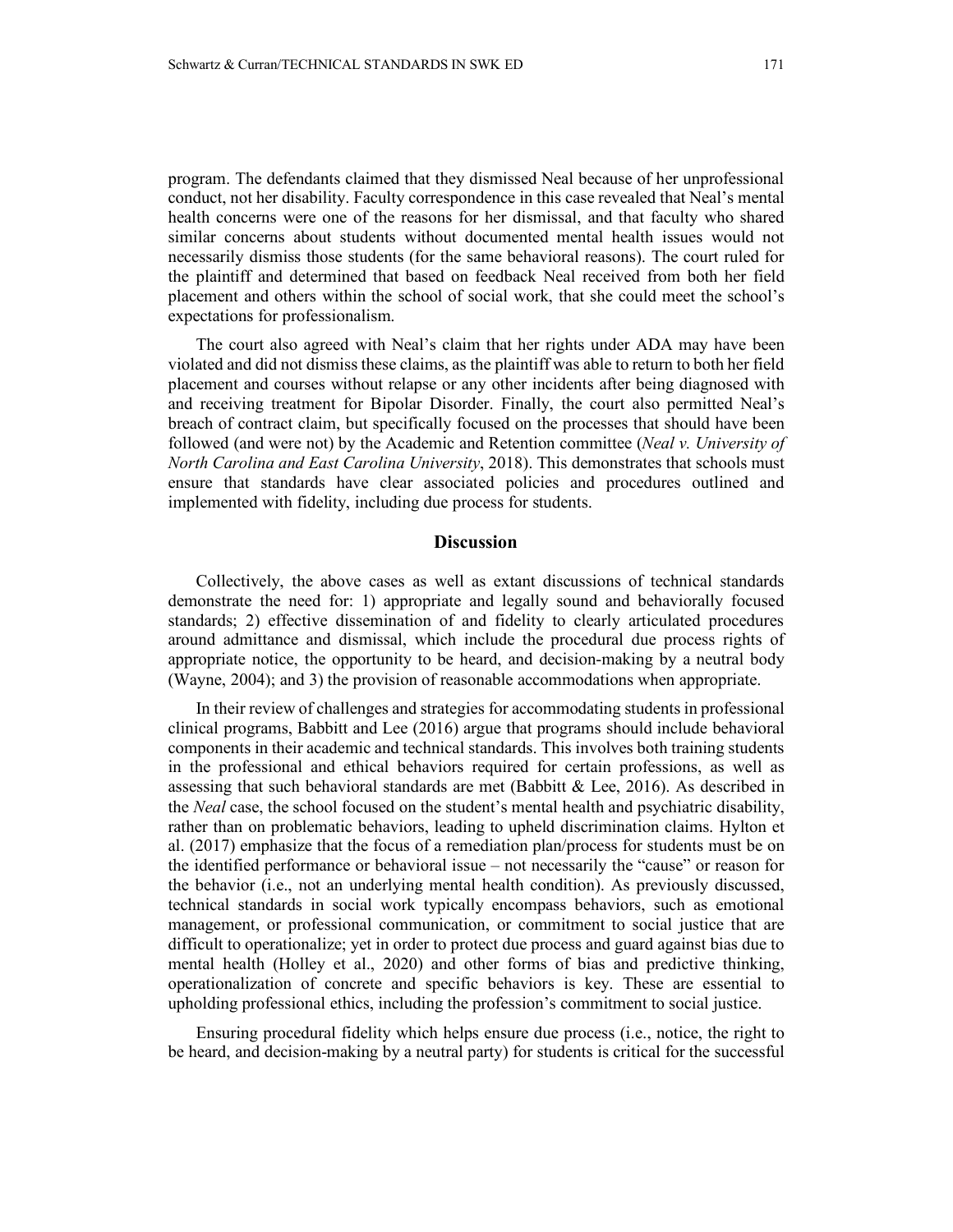implementation of technical standards in professional programs including social work. In many of the cases discussed above, some level of committee or administrative review was present and claims emerged charging schools with failure to follow their own internal process particularly when faced with remediation steps or program dismissal. Social work's professional focus on individualization, including the individualization of student needs, can inadvertently undermine due process procedures. Recognizing distinctions between technical standards,professional codes of ethics, professional standards, and other student codes of conduct also need to be considered. While technical standards are the nonacademic criteria needed for a student to participate in a program (Blacklock & Montgomery, 2016), there still seems to be some level of disagreement regarding what other components might be referenced within a technical standards document, and when each may be applied. As seen in the cases above, professional conduct and behavior often arise in situations related to student dismissal. Schools of Social Work need to ensure they are carefully crafting the necessary requirements for participation in programs – with a clear process for what occurs when various standards are not met.

Staff/faculty training as well as the designation of an internal monitor can help ensure procedural fidelity and due process. Effective and consistent dissemination of policies and related procedures are also fundamental to due process and for the protection of students' rights (Wayne, 2004). For example, students might acknowledge standards upon admission, prior to the start of clinical components, and at varying points in the program through orientation, student handbooks, website content, and other communication channels. Administrators tasked with developing technical standards, policies, and processes should consult with university legal, disability services offices, and other clinical schools within the university to ensure development and implementation of such processes is sound (Babbitt & Lee, 2016).

As educational institutions and social work programs seek to be inclusive, they will need to closely consider both the legal and ethical implications of developing technical standards that may exclude classes of individuals, particularly those with disabilities. In their review of existing technical standards in nursing programs, Ailey and Marks (2016) argue that technical standards may create barriers for individuals with disabilities. They propose a new model of technical standards for nursing education, focusing on diversifying applicant pools to consider students with disabilities and their role in rehabilitative nursing. Looking at technical standards in allied health professions, Ferro-Lusk (2017) and Kezar et al. (2019) similarly argue for inclusive language that is welcoming to students with disabilities. Gonzalez and Hsiao (2020) explore how one nursing program, in consultation with disability experts, adapted their technical standards for admission to the program, focusing more on standards of performance that focus on the skills needed to practice nursing safely, rather than individual physical or mental qualifications. They also identify several nursing settings where those with disabilities could meet standards, arguing that nursing programs need to think more broadly about who can be awarded admission, and the different settings they may thrive in with appropriate accommodations (Gonzalez & Hsiao, 2020). Schools of social work may ask themselves similar questions: should technical standards and associated qualifications be the same across settings or might they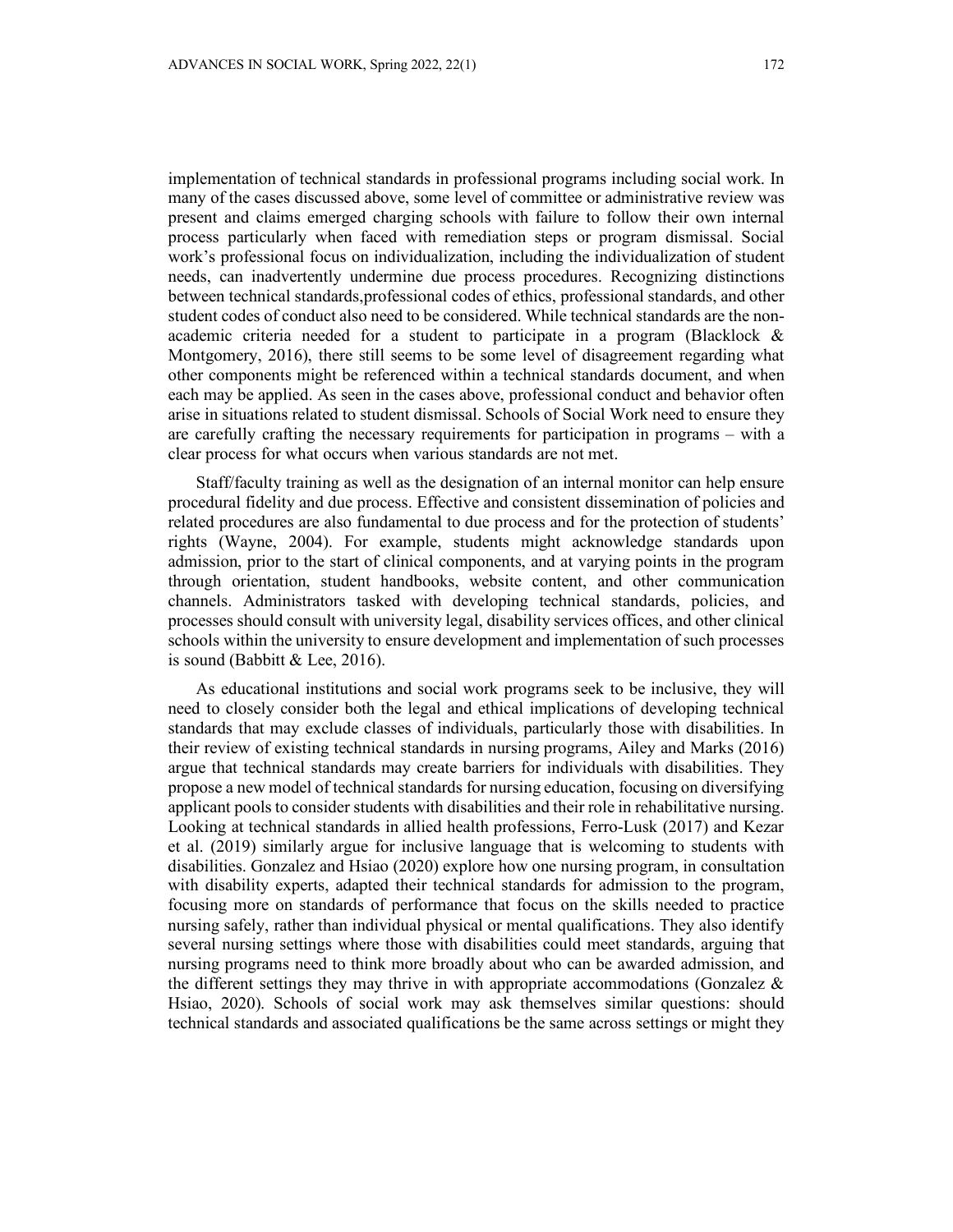differ, perhaps, across different settings (for instance, micro/clinical vs. macro field education settings).

Insofar as social work technical standards address interpersonal relations and skills, standards need to refrain from invoking reference to vague concepts such as "emotional well-being" that may serve as a euphemism for a behavioral health diagnosis and instead articulate observable behaviors. Todd et al.'s (2019) review of social work educators' response to students with behavioral health disabilities employs a critical disability studies framework. Arguing that US social work programs are overly reliant on a medical model of disability and overly reactive in their response to students' mental health issues, they advocate for a set of inclusive practices, beginning at admissions, that can uphold the rights of students with mental health disabilities and support them while balancing program's gatekeeping functions. However, the authors fail to address technical standards policies in their critique. We believe technical standards policies, when well-crafted and appropriately implemented, can fulfill social work programs' gatekeeping role while simultaneously reflect the profession's commitment to inclusivity and social justice**.**

Finally, as alluded to earlier, there is also a critique of professionalism that suggests arguing that cultural, gendered, and racial power relations underscore this construct (Cheney & Ashcraft, 2007). A recent well-publicized case surrounding the (eventually reversed) dismissal of a doctoral student at the University of Tennessee's Health Sciences Center's College of Pharmacy due to personal social media posts unrelated to her program participation raised a national conversation as to whether Black and white students are held to differential standards of professionalism and whether a white, female student would have faced dismissal for similar actions (Anderson, 2021). Carefully developed standards that are vetted and implemented by a diverse group of faculty and administrators and define professionalism through concrete, observable behaviors can potentially guard against racial and other forms of biases and enhance equity and inclusion.

Moving forward, additional research can more systematically examine the presence and use of technical standards at schools of social work, including common challenges around their development and implementation. Further discussion and examination of "professionalism" and the term's operationalization within social work is also needed to ensure transparent technical standards. While CSWE currently requires schools to articulate policies and procedures for evaluating and terminating students based on professional performance (CSWE, 2015), it does not explicitly require or recommend that programs develop technical standards. Given the salience of technical standards in upholding non-academic criteria and protecting students' rights to reasonable accommodations, CSWE may also want to consider requiring technical standards like some other accreditation bodies in health professions or through providing more explicit guidance. The development of technical standards is surely a challenging and complex task that involves many layers of higher education administration. Investment in their development is, however, likely worthwhile. Technical standards are one of the most important tools that social work educators can draw on to manage the delicate and often difficult balance between serving as student-focused educators and professional gatekeepers.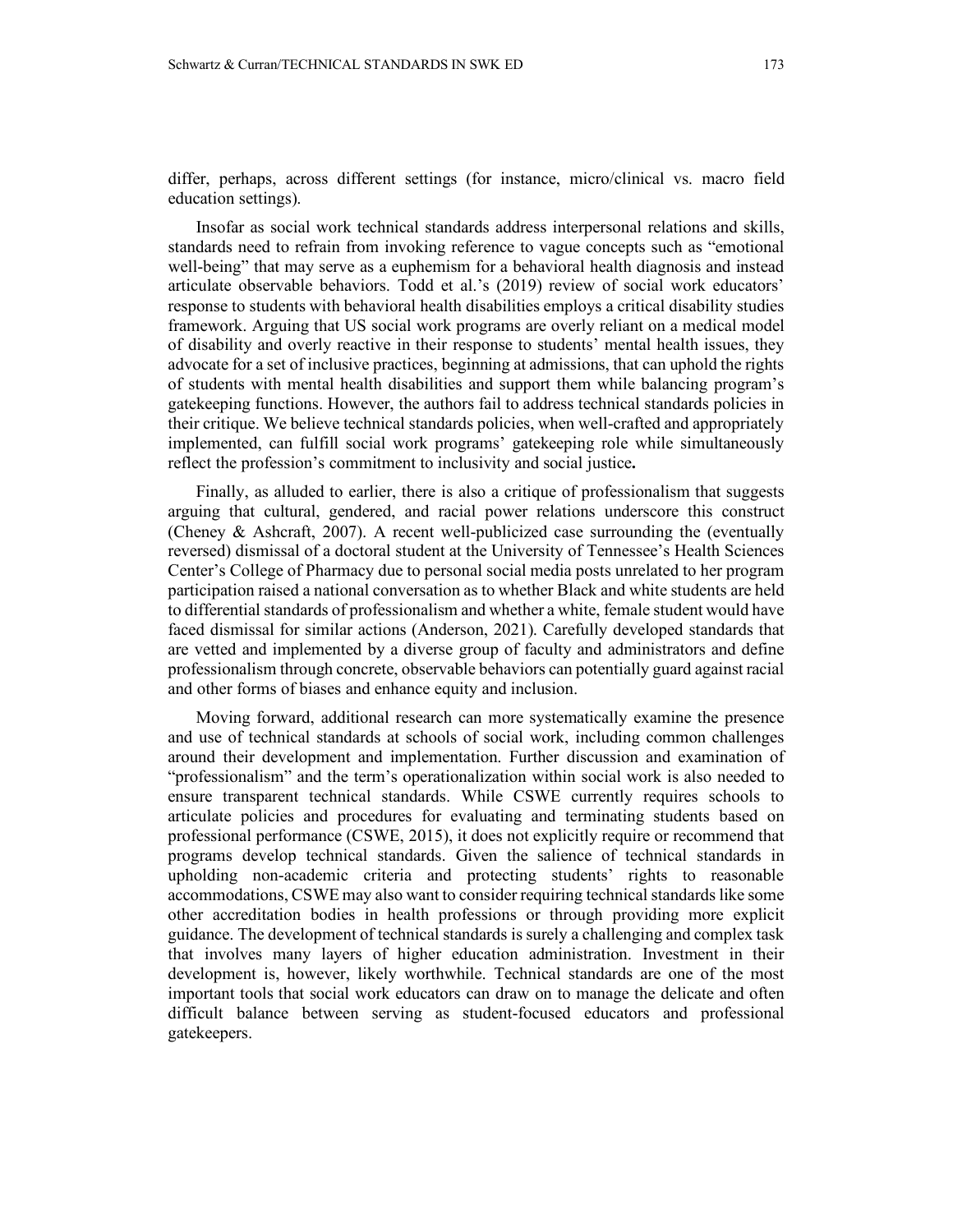#### **References**

- Accreditation Council for Pharmacy Education. (2015). Guidance for the accreditation standards and key elements for the professional program in pharmacy leading to the doctor of pharmacy degree. [https://www.acpe](https://www.acpe-accredit.org/pdf/GuidanceforStandards2016FINAL.pdf)[accredit.org/pdf/GuidanceforStandards2016FINAL.pdf](https://www.acpe-accredit.org/pdf/GuidanceforStandards2016FINAL.pdf)
- Ailey, S. H., & Marks, B. (2016). Technical standards for nursing education programs in the 21<sup>st</sup> century. *Rehabilitation Nursing, 42(5), 245-253.* <https://doi.org/10.1002/rnj.278>
- Americans With Disabilities Act of 1990, 42 U.S.C. § 12101 *et seq*. (1990). <https://www.ada.gov/pubs/adastatute08.htm>
- Anderson, G. (2021, February 15). Personal or professional? *Inside Higher Ed.*  [https://www.insidehighered.com/news/2021/02/15/u-tennessee-pharmacy](https://www.insidehighered.com/news/2021/02/15/u-tennessee-pharmacy-student-suing-over-vague-professionalism-codes)[student-suing-over-vague-professionalism-codes](https://www.insidehighered.com/news/2021/02/15/u-tennessee-pharmacy-student-suing-over-vague-professionalism-codes)
- Babbitt, E., & Lee, B. A. (2016). Accommodating students with disabilities in clinical and professional programs: New challenges, new strategies. *Journal of College and University Law, 42*(1), 119-158. [https://heinonline.org/HOL/Page?handle=hein.journals/jcolunly42&div=6&g\\_se](https://heinonline.org/HOL/Page?handle=hein.journals/jcolunly42&div=6&g_sent=1&casa_token=&collection=journals) [nt=1&casa\\_token=&collection=journals](https://heinonline.org/HOL/Page?handle=hein.journals/jcolunly42&div=6&g_sent=1&casa_token=&collection=journals)
- Blacklock, B., & Montgomery, T. (2016). Understand technical standards in health science and medical education. *Disability Compliance for Higher Education, 21*, 7-7.<https://doi.org/10.1002/dhe.30188>
- Bogo, M., Regehr, C., Woodford, M., Hughes, J., Power, R., & Regehr, G. (2006). Beyond competencies: Field instructors' descriptions of student performance. *Journal of Social Work Education*, *42*(3), 579-593. <https://doi.org/10.5175/JSWE.2006.200404145>
- Cheney, G., & Ashcraft, K. (2007). Considering "The Professional" in communication studies: Implications for theory and research within and beyond the boundaries of organizational communication. *Communication Theory, 17*(2), 146-175.<https://doi.org/10.1111/j.1468-2885.2007.00290.x>
- Collins, S. (2004). Mental health difficulties and the support needs of social work students: Dilemmas, tensions and contradictions. *Social Work Education: The International Journal*, *25*(5), 446-460. <https://doi.org/10.1080/02615470600738809>
- Council on Social Work Education [CSWE]. (2015). Educational policy and accreditation standards for baccalaureate and masters' social work programs. [https://www.cswe.org/getattachment/Accreditation/Standards-and-Policies/2015-](https://www.cswe.org/getattachment/Accreditation/Standards-and-Policies/2015-EPAS/2015EPASandGlossary.pdf.aspx) [EPAS/2015EPASandGlossary.pdf.aspx](https://www.cswe.org/getattachment/Accreditation/Standards-and-Policies/2015-EPAS/2015EPASandGlossary.pdf.aspx)
- Davis, M. D. (2016). *We were treated like machines: professionalism and anti-Blackness in social work agency culture* [Masters Thesis, Smith College, Northampton, MA].<https://scholarworks.smith.edu/theses/1708>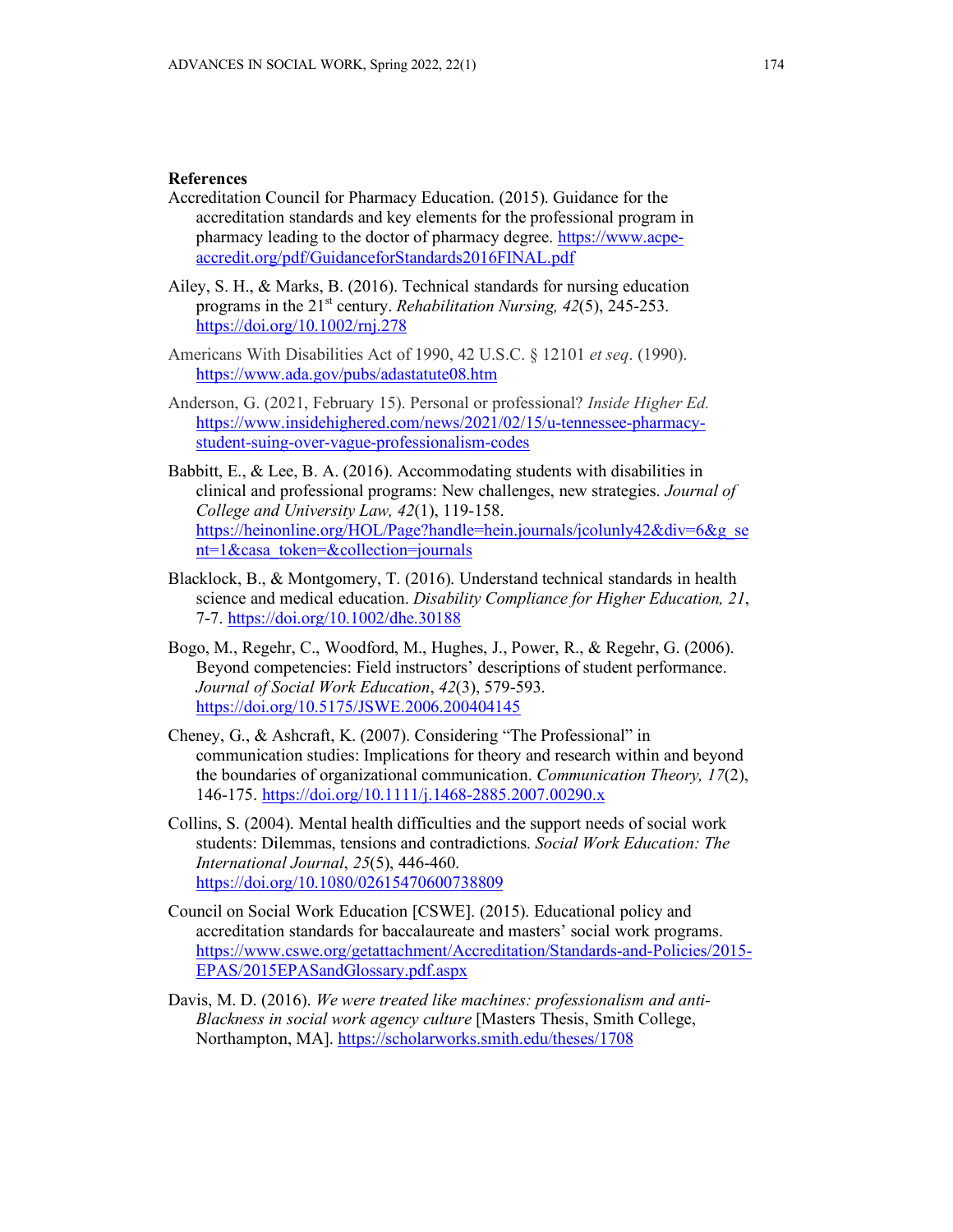- Dillon, J. (2007). The conundrum of balancing widening participation with the selection of suitable students for social work education. *Social Work Education*, *26*(8), 827-841.<https://do.org/10.1080/02615470601140609>
- Dykes, G. (2011). The implications of adverse childhood experiences for the professional requirements of social work. *Social Work/Maatskaplike Werk, 47*(4), 521-533.<https://doi.org/10.15270/47-4-120>
- Elpers, K., & FitzGerald, E. A. (2013). Issues and challenges in gatekeeping: A framework for implementation. *Social Work Education, 32*(3), 286-300. <https://doi.org/10.1080/02615479.2012.665867>
- Ferro-Lusk, M. (2017). A systemwide review of technical standards. *Disability Compliance for Higher Education, 23*(5), 7-7. <https://doi.org/10.1002/dhe.30370>
- GlenMaye, L., & Bolin, B. (2007). Students with psychiatric disabilities: An exploratory study of program practices. *Journal of Social Work Education,43*(1), 117-132.<https://doi.org/10.5175/JSWE.2007.200404112>
- Gonzalez, H. C., & Hsioa, E.-L. (2020). Disability inclusion in nursing education. *Teaching and Learning in Nursing, 15*(1), 53-56. <https://doi.org/10.1016/j.teln.2019.08.012>
- Halpern v. Wake Forest University Health Sciences, 669 F.3d 454 (4th Cir. 2012).
- Holley, L., Charles, J., Kondrat, D., & Walter-McCabe, H. (2020). Supports and gatekeeping: Experiences of schools of social work with students with mental health conditions. *Journal of Social Work Education*, *AHEAD-OF-PRINT,* 1-20. <https://doi.org/10.1080/10437797.2020.1798312>
- Holmstrom, H. (2014). Suitability for professional practice: Assessing and developing moral character in social work education. *Social Work Education*, *33*(4), 451-468.<https://doi.org/10.1080/02615479.2013.847914>
- Huff, M., & Hodges, J. (2010). A practical guide for developing effective technical standards in social work programs. *Journal of Baccalaureate Social Work*, *15*(2), 17-30.<https://doi.org/10.5555/basw.15.2.006445758x081026>
- Hylton, M. E., Manit, J., & Messick-Svare, G. (2017). Gatekeeping and competencybased education: Developing behaviorally specific remediation policies. *Journal of Teaching in Social Work, 37*(3), 249-259. <https://doi.org/10.1080/08841233.2017.1313359>
- Kezar, L., Kirschner, K., Clinchot, D., Laird-Metke, E., Zazove, P., & Curry, R. H. (2019). Leading practices and future directions for technical standards in medical education. A*cademic Medicine*, *94*(4), 520-527. <https://doi.org/10.1097/ACM.0000000000002517>
- Lee v. Seton Hill University, No. 2:2016cv01581, 2017 WL 7513319 (W.D. Pa. Aug. 25, 2017).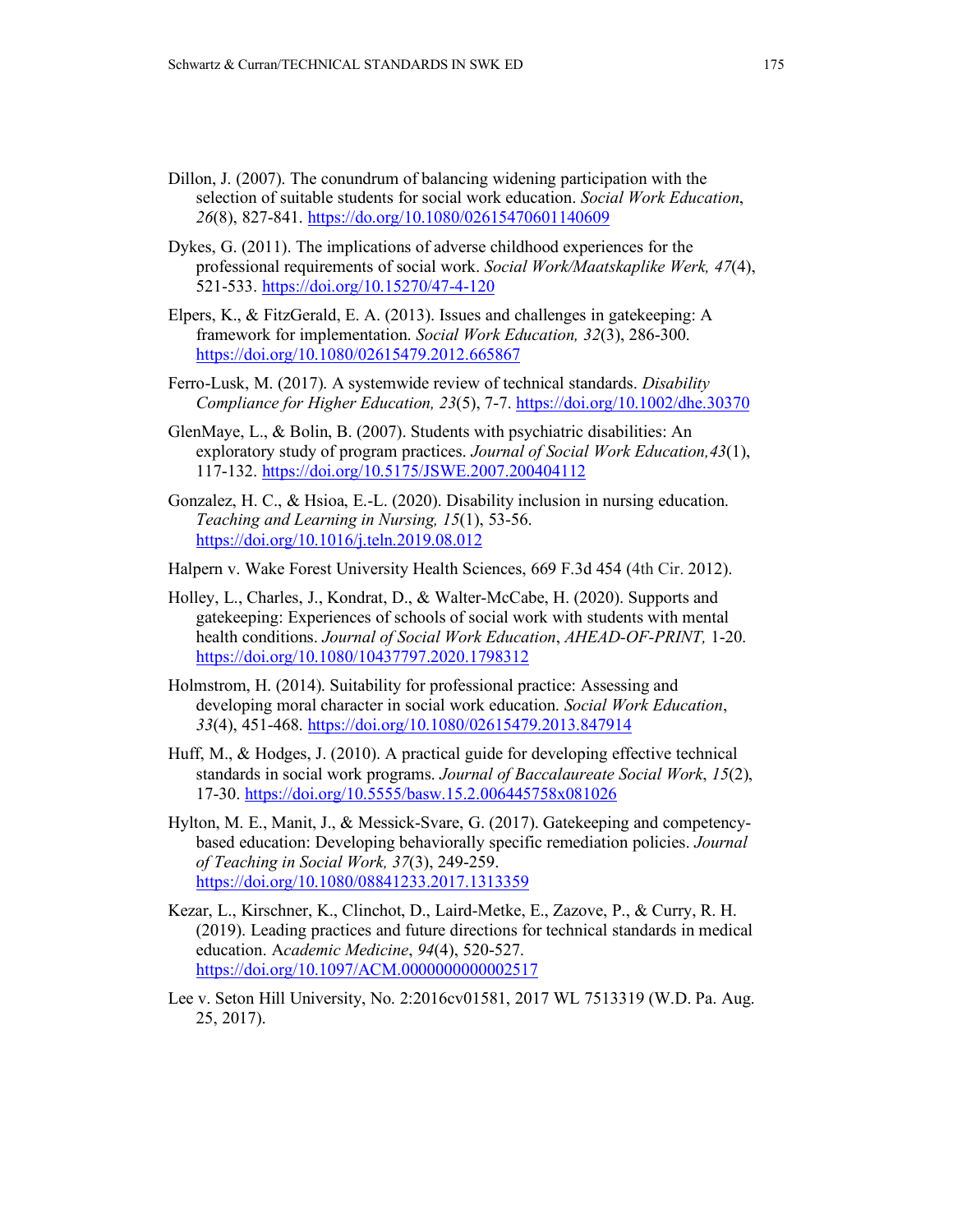- Marom, L. (2019). Under the cloak of professionalism: Covert racism in teacher education, *Race Ethnicity and Education, 22*(3), 319-337. <https://doi.org/10.1080/13613324.2018.1468748>
- Matt, S. B., Maheady, D., & Fleming, S. E. (2015). Educating nursing students with disabilities: Replacing essential functions with technical standards for program entry criteria. *Journal of Postsecondary Education and Disability, 28*(4), 461- 468.
- Mazza, E. (2015). Working with students with psychiatric disabilities or other emotional problems. *Journal of Teaching in Social Work, 35*(4), 425-448. <https://doi.org/10.1080/08841233.2015.1066916>
- National Association of Social Workers [NASW]. (2017). *Code of ethics.*  [https://www.socialworkers.org/About/Ethics/Code-of-Ethics/Code-of-Ethics-](https://www.socialworkers.org/About/Ethics/Code-of-Ethics/Code-of-Ethics-English)[English](https://www.socialworkers.org/About/Ethics/Code-of-Ethics/Code-of-Ethics-English)
- National Council of State Boards of Nursing. (1997). *Guidelines for using results of functional abilities studies and other resources.* Nursing Practice & Educational Committee. NCSBN. [https://www.ncsbn.org/1996\\_part4.pdf](https://www.ncsbn.org/1996_part4.pdf)
- Neal v. University of North Carolina and East Carolina University, No. 5:17-CV-00186- BR, 2018 WL 2027730 (E.D.N.C. May 1, 2018).
- Regher, C., Stalker, C., Jaccobs, M., & Pelech, W. (2001). The gatekeeper and the wounded healer. *The Clinical Supervisor, 20*(1), 127-143. [https://doi.org/10.1300/J001v20n01\\_10](https://doi.org/10.1300/J001v20n01_10)
- Rehabilitation Act of 1973, § 504, 29 U.S.C. § 794 (1973). <https://www.dol.gov/agencies/oasam/centers-offices/civil-rights-center/statutes>
- Ryan, M., McCormack, J, & Cleak, H. (2006). Student performance in field education placements: The findings of a 6-year Australian study of admissions data. *Journal of Social Work Education*, *42*(1), 67-84.<https://doi.org/10.5175/JSWE.2006.200303106>
- Shannon, J. P. (1998). Who is an "otherwise qualified law student?" A need for law schools to develop technical standards. *University of Florida Journal of Law and Public Policy, 10*(1), 57-84.
- Southeastern Community College v. Davis, 442 U.S. 397 (1979).
- Sowbel, L. R., & Miller, S. E. (2015). Gatekeeping in graduate social work education: Should personality traits be considered? *Social Work Education, 34*(1), 110-124. [https://doi.org/10.1080/02615479.2014.953046](https://psycnet.apa.org/doi/10.1080/02615479.2014.953046)
- Tam, D., & Coleman, H. (2009). Construction and validation of a professional suitability scale for social work practice. *Journal of Social Work Education, 45*(1), 47-63. <https://doi.org/10.5175/JSWE.2009.200500527>
- Thomas, J. T. (2016). Adverse childhood experiences among MSW students. *Journal of Teaching in Social Work*, *36*(3), 235-255. <https://doi.org/10.1080/08841233.2016.1182609>